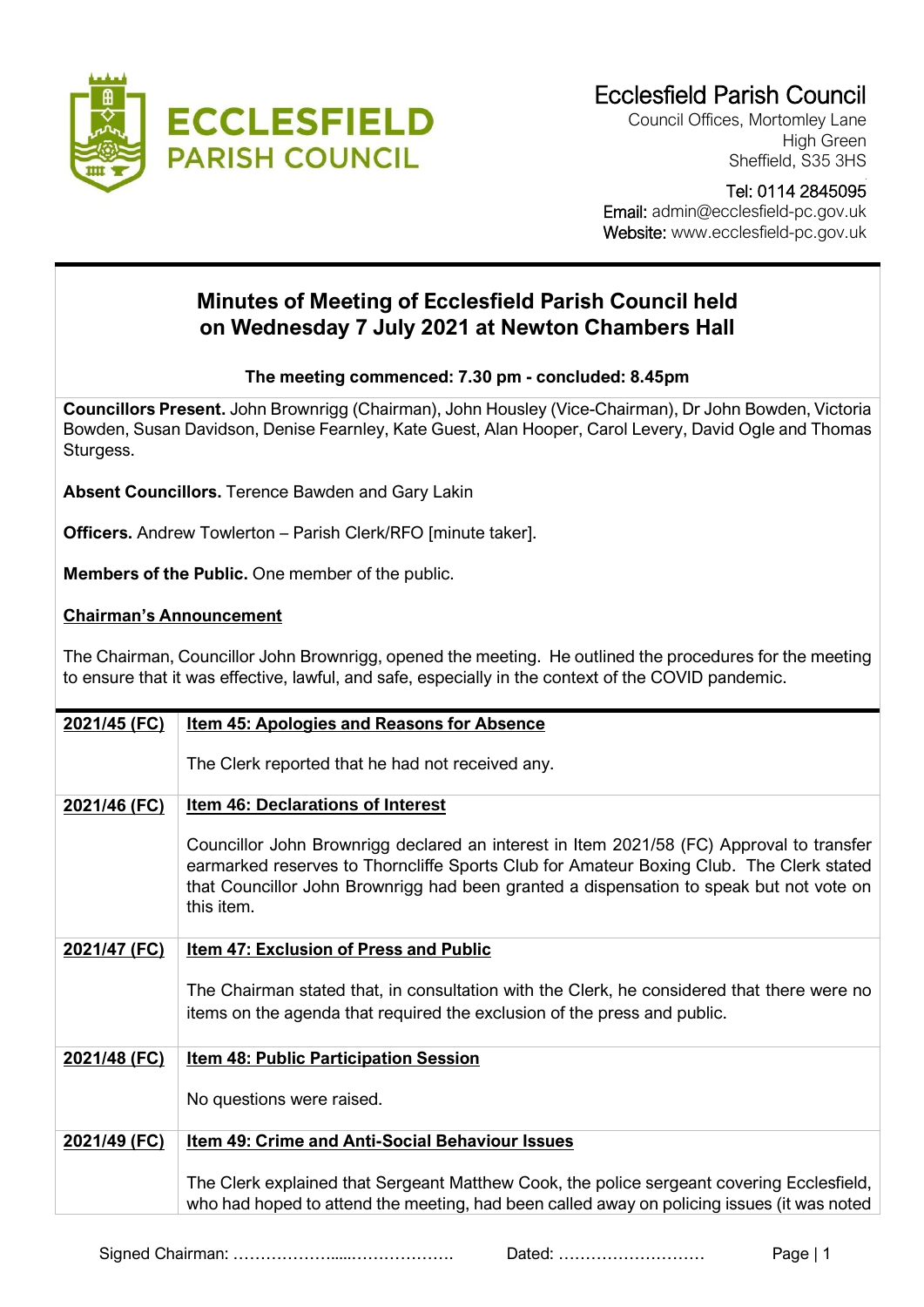|              | that the meeting clashed with a European Championship semi-final match involving<br>England). The Clerk did read out a verbal report about crime and anti-social behaviour issues<br>in the Parish he had received from Sergeant Cook. This was considered. Reference was<br>made that it would be useful to have comparative figures of trends in crime and anti-social<br>behaviour in Ecclesfield over time. The Clerk agreed to progress this.                                                                                                                                                                                    |
|--------------|---------------------------------------------------------------------------------------------------------------------------------------------------------------------------------------------------------------------------------------------------------------------------------------------------------------------------------------------------------------------------------------------------------------------------------------------------------------------------------------------------------------------------------------------------------------------------------------------------------------------------------------|
|              | Councillor John Housley spoke about the police drop in event which took place at the<br>Council offices on 24 June 2021 involving the local PCSO and which he and the Clerk<br>attended. This he explained had gone well and the police had indicated that they intended<br>to use the Council offices for such events on a regular basis.                                                                                                                                                                                                                                                                                            |
| 2021/50 (FC) | <b>Item 50: Council Minutes</b>                                                                                                                                                                                                                                                                                                                                                                                                                                                                                                                                                                                                       |
|              | The Chairman introduced the draft minutes and associated actions from the Meeting of<br>Ecclesfield Parish Council held on 9 June 2021 and the Extraordinary meeting of the Full<br>Council held on 28 June 2021.                                                                                                                                                                                                                                                                                                                                                                                                                     |
|              | The Clerk explained that he had received an apology and reason for absence from<br>Councillor Terence Bawden in relation to the meeting of 9 June 2021. He had not received<br>these, however, in time for it to be considered at the meeting.                                                                                                                                                                                                                                                                                                                                                                                        |
|              | Councillor John Housley gave an update on progress with item 2021(FC) 28 (8), which<br>concerned the purchase of four noticeboards (a mix of open and closed) for various<br>locations across the Parish. He would follow this up with a more detailed email confirming<br>the type and locations of the various noticeboards.                                                                                                                                                                                                                                                                                                        |
|              | Proposed by Councillor John Housley and seconded by Councillor David Ogle and<br>RESOLVED: That the minutes of the meeting of Ecclesfield Parish Council held on 9 June<br>2021 be approved.                                                                                                                                                                                                                                                                                                                                                                                                                                          |
|              | Proposed by Councillor Alan Hooper and seconded by Councillor Denise Fearnley and<br><b>RESOLVED:</b> That the minutes of the Extraordinary meeting of Ecclesfield Parish Council<br>held on 28 June 2021 be approved.<br>(11 in favour)                                                                                                                                                                                                                                                                                                                                                                                              |
| 2021/51 (FC) | <b>Item 51: Environmental Planning Committee Minutes</b>                                                                                                                                                                                                                                                                                                                                                                                                                                                                                                                                                                              |
|              | The Chairman of the Environmental Planning Committee, Councillor Dr John Bowden gave<br>a brief commentary of the draft minutes and associated actions from the meeting of 9 June<br>2021. He also introduced the draft notes from the Environmental Planning Delegated<br>Powers Meeting of 17 June 2021. He went on to provide a brief commentary of the main<br>outcomes from the Environmental Planning Committee, which took place immediately<br>before this meeting, including the Council's award of Hedgehog Hero Status and the two<br>proposed nature conservation/teddy bear picnic events to take place over the summer. |
|              | The Clerks attention was drawn to a minor issue with the wording of the notes of the<br>Environmental Planning Delegated Powers Meeting held on 17 June 2021.                                                                                                                                                                                                                                                                                                                                                                                                                                                                         |
|              | Proposed by Councillor Alan Hooper and seconded by Councillor John Housley and<br><b>RESOLVED: That</b><br>1. The Minutes of the Environmental Planning Committee held on 9 June 2021 be<br>approved and<br>2. Subject to the agreed minor amendment being made, the notes of the Environmental<br>Planning Delegated Powers Meeting held on 17 June 2021 be endorsed.<br>(11 in favour)                                                                                                                                                                                                                                              |
|              |                                                                                                                                                                                                                                                                                                                                                                                                                                                                                                                                                                                                                                       |

Signed Chairman: ……………….....………………. Dated: ……………………… Page | 2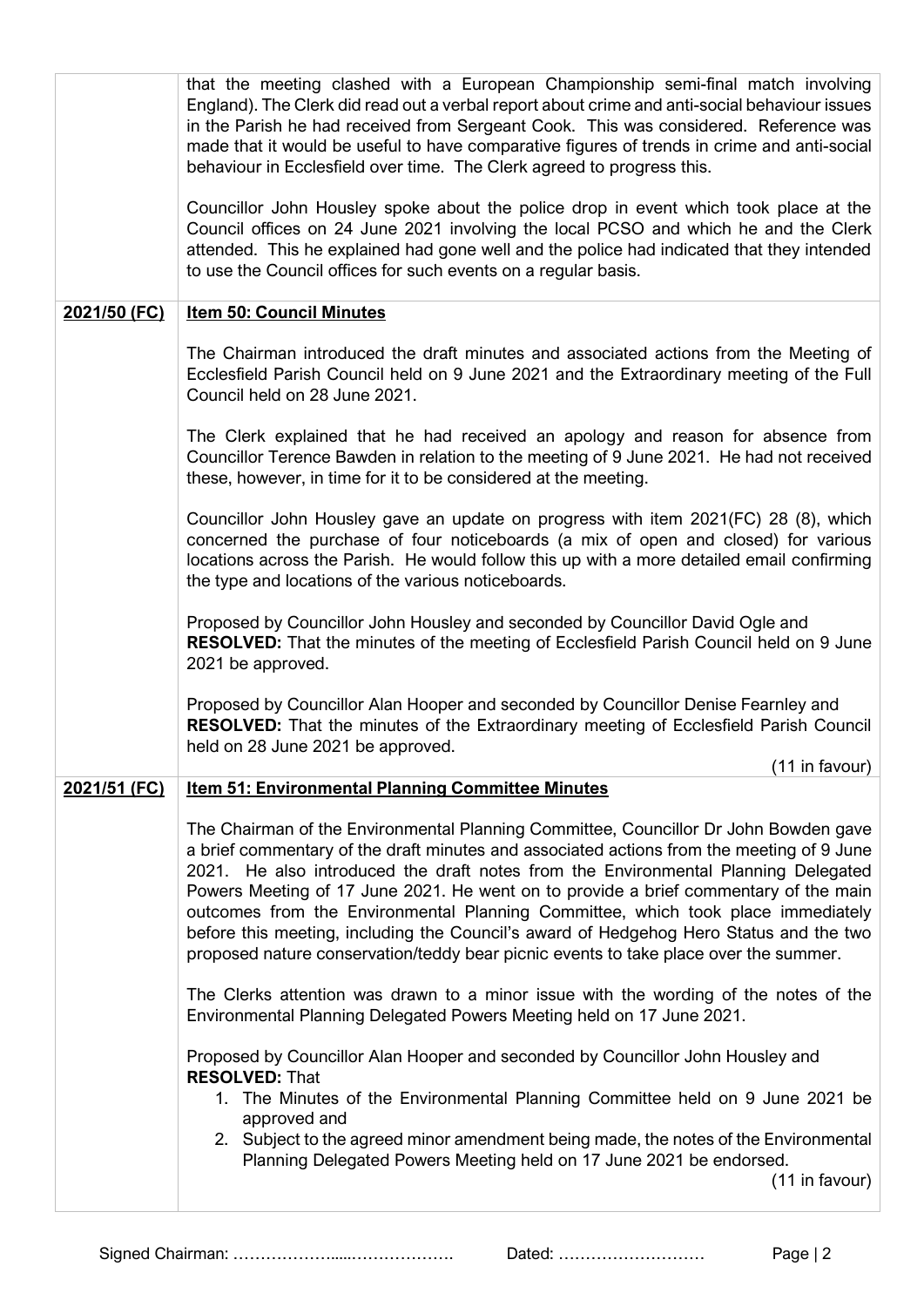| 2021/52 (FC) | <b>Item 52: Staffing Committee Minutes</b>                                                                                                                                                                                                                                                                                                                                                                                                                                                                                                                                                                                                                                                                                                                                                                                               |
|--------------|------------------------------------------------------------------------------------------------------------------------------------------------------------------------------------------------------------------------------------------------------------------------------------------------------------------------------------------------------------------------------------------------------------------------------------------------------------------------------------------------------------------------------------------------------------------------------------------------------------------------------------------------------------------------------------------------------------------------------------------------------------------------------------------------------------------------------------------|
|              | The Chairman of the Staffing Committee, Councillor Carol Levery introduced the draft<br>minutes and associated actions from the special Staffing Committee meeting held on 28<br>June 2021. The Clerk explained that he had received a few suggested minor amendments<br>before the meeting. The minutes were then considered.                                                                                                                                                                                                                                                                                                                                                                                                                                                                                                           |
|              | Proposed by Councillor John Brownrigg and seconded by Councillor Carol Levery and<br><b>RESOLVED: That</b>                                                                                                                                                                                                                                                                                                                                                                                                                                                                                                                                                                                                                                                                                                                               |
|              | 1. The Moses/Pressland Ecclesfield Intervention Report be noted – 2021/9(1) (SC).<br>2. The Council agrees to appoint a part-time temporary Administrative/Finance<br>Assistant for between 15 to 20 hours initially until the end of March 2022 - 2021 9(2)<br>$(SC)$ .                                                                                                                                                                                                                                                                                                                                                                                                                                                                                                                                                                 |
|              | 3. Subject to the agreed minor amendments being made, the minutes of the Staffing<br>Committee held on 28 June 2021 be approved<br>(11 in favour)                                                                                                                                                                                                                                                                                                                                                                                                                                                                                                                                                                                                                                                                                        |
| 2021/53 (FC) | <b>Item 53: Finance and Premises Minutes</b>                                                                                                                                                                                                                                                                                                                                                                                                                                                                                                                                                                                                                                                                                                                                                                                             |
|              | The Chairman of the Finance and Premises Committee, Councillor Kate Guest introduced<br>and provided a brief commentary on the minutes from 24 June 2021. These were then<br>considered.                                                                                                                                                                                                                                                                                                                                                                                                                                                                                                                                                                                                                                                 |
|              | Councillor Guest confirmed that, in conjunction with the Clerk, had satisfactorily completed<br>the due diligence process with item 2021/14(FC) 1 Finance and Premises Committee<br>concerning the release to TCS Thorncliffe community sports charity £5,000 from the funds<br>allocated in the 2021/22 budget in support of gaining planning permission for the new Tennis<br>and Bowling pavilion.                                                                                                                                                                                                                                                                                                                                                                                                                                    |
|              | Proposed by Councillor Kate Guest and seconded by Councillor Victoria Bowden and<br><b>RESOLVED: That</b>                                                                                                                                                                                                                                                                                                                                                                                                                                                                                                                                                                                                                                                                                                                                |
|              | 1. Don District Explorer Scouts be awarded a grant of £1,940.49 for climbing and<br>associated equipment - 2021/27 (F&P).<br>2. The minutes of the Finance and Premises meeting held on 24 June 2021 be                                                                                                                                                                                                                                                                                                                                                                                                                                                                                                                                                                                                                                  |
|              | approved.                                                                                                                                                                                                                                                                                                                                                                                                                                                                                                                                                                                                                                                                                                                                                                                                                                |
| 2021/54 (FC) | (11 in favour)<br><b>Item 54: Grenoside Exhibition Foundation Charity</b>                                                                                                                                                                                                                                                                                                                                                                                                                                                                                                                                                                                                                                                                                                                                                                |
|              |                                                                                                                                                                                                                                                                                                                                                                                                                                                                                                                                                                                                                                                                                                                                                                                                                                          |
|              | The minutes of the meeting of the Advisory Body to the Trustees of the Grenoside Exhibition<br>Foundation Charity held on Tuesday 15 <sup>th</sup> June were considered. The Clerk explained that<br>these were essentially for information as the Charity was a separate, albeit arm's length,<br>organisation from the Council. It was asked whether the minutes could be included to make<br>explicit reference to 2021 in their title. The Clerk said that he would progress it. It was noted<br>that a meeting of the Trustees (which comprised all Councillors) would need to take place<br>to agree the grant application mentioned in the minutes. It was agreed that this should take<br>place on Thursday, 12 August 2021 following the Environmental Planning Delegated Power<br>Meeting scheduled to take place on that day. |
|              | Proposed by Councillor Carol Levery and seconded by Councillor Alan Hooper<br><b>RESOLVED:</b> That subject to the agreed minor amendment, the minutes of the Grenoside<br>Exhibition Foundation Charity held on Tuesday 15 <sup>th</sup> June be endorsed.                                                                                                                                                                                                                                                                                                                                                                                                                                                                                                                                                                              |
| 2021/55 (FC) | <b>Item 55: Revised Code of Conduct Scheme</b>                                                                                                                                                                                                                                                                                                                                                                                                                                                                                                                                                                                                                                                                                                                                                                                           |
|              | It was explained that all local authorities, including parish councils, are required to have a<br>Code of Conduct scheme that governs the behaviour of members to ensure that it is                                                                                                                                                                                                                                                                                                                                                                                                                                                                                                                                                                                                                                                      |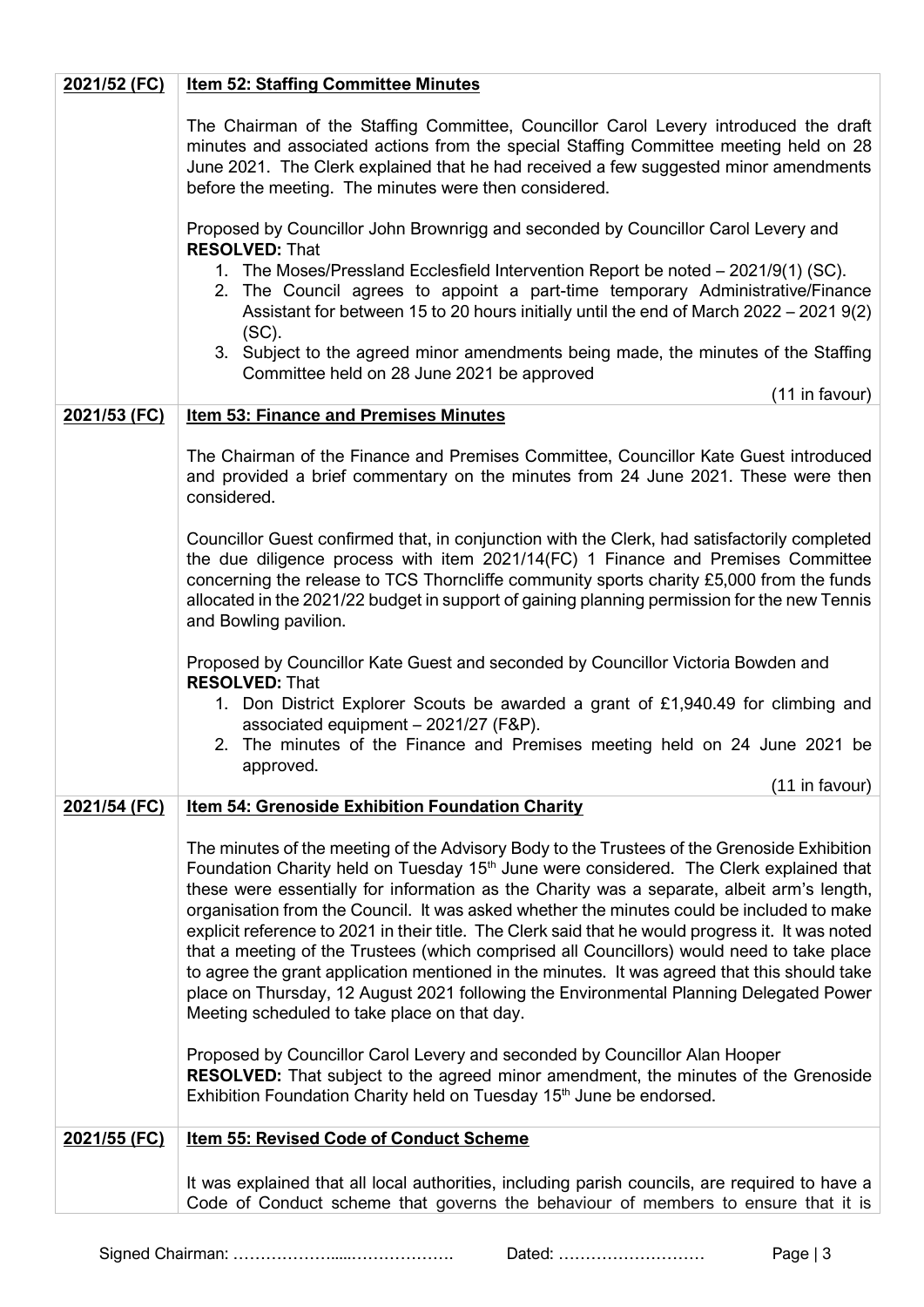|              | transparent and honourable. A revised Code of Conduct had been prepared and approved<br>by Sheffield City Council and is based on the recommended one developed by the National<br>Association of Local Councils. It was noted that while there was no requirement for the<br>Council to adopt the revised Sheffield City Council one, there were some advantages if they<br>did, and with a bit of tweaking could form the basis of the Council's Code. Sheffield City<br>Council had offered to provide training on it to parish councils in the City that had adopted<br>it.<br>Proposed by Councillor Kate Guest and seconded by Councillor Carol Levery and<br>RESOLVED: That the revised Code of Conduct Scheme (July 2021) be adopted.<br>(11 in favour) |                                                                                                                                                                                                                                                                                                                                                                            |                                                        |             |               |                          |                                           |  |  |
|--------------|-----------------------------------------------------------------------------------------------------------------------------------------------------------------------------------------------------------------------------------------------------------------------------------------------------------------------------------------------------------------------------------------------------------------------------------------------------------------------------------------------------------------------------------------------------------------------------------------------------------------------------------------------------------------------------------------------------------------------------------------------------------------|----------------------------------------------------------------------------------------------------------------------------------------------------------------------------------------------------------------------------------------------------------------------------------------------------------------------------------------------------------------------------|--------------------------------------------------------|-------------|---------------|--------------------------|-------------------------------------------|--|--|
| 2021/56 (FC) |                                                                                                                                                                                                                                                                                                                                                                                                                                                                                                                                                                                                                                                                                                                                                                 | <b>Item 56: Payments for Approval</b>                                                                                                                                                                                                                                                                                                                                      |                                                        |             |               |                          |                                           |  |  |
|              | 2021 and 30 June 2021.                                                                                                                                                                                                                                                                                                                                                                                                                                                                                                                                                                                                                                                                                                                                          | The Clerk gave a brief verbal and written report on payments for approval between 4 June<br>A detailed discussion took place on this item. In particular, the proposed payment for dry<br>cleaning in relation to the school swap shop project. Concern was raised about the<br>amount of dry cleaning both in terms of cost as well as the number of items being cleaned. |                                                        |             |               |                          |                                           |  |  |
|              | possible.                                                                                                                                                                                                                                                                                                                                                                                                                                                                                                                                                                                                                                                                                                                                                       | Reference was also made to the G Suite contract and the need to close this as soon as                                                                                                                                                                                                                                                                                      |                                                        |             |               |                          |                                           |  |  |
|              |                                                                                                                                                                                                                                                                                                                                                                                                                                                                                                                                                                                                                                                                                                                                                                 |                                                                                                                                                                                                                                                                                                                                                                            |                                                        |             |               |                          |                                           |  |  |
|              |                                                                                                                                                                                                                                                                                                                                                                                                                                                                                                                                                                                                                                                                                                                                                                 | Proposed by Councillor David Ogle and seconded by Councillor Victoria Bowden and                                                                                                                                                                                                                                                                                           |                                                        |             |               |                          |                                           |  |  |
|              | <b>RESOLVED: That</b>                                                                                                                                                                                                                                                                                                                                                                                                                                                                                                                                                                                                                                                                                                                                           |                                                                                                                                                                                                                                                                                                                                                                            |                                                        |             |               |                          |                                           |  |  |
|              |                                                                                                                                                                                                                                                                                                                                                                                                                                                                                                                                                                                                                                                                                                                                                                 | 1. The payments for approval between 4 June 2021 and 30 June 2021 (and as shown<br>below) be approved.                                                                                                                                                                                                                                                                     |                                                        |             |               |                          |                                           |  |  |
|              |                                                                                                                                                                                                                                                                                                                                                                                                                                                                                                                                                                                                                                                                                                                                                                 | 2. There should be no further expenditure on the School Uniform Swap Shop project,                                                                                                                                                                                                                                                                                         |                                                        |             |               |                          |                                           |  |  |
|              |                                                                                                                                                                                                                                                                                                                                                                                                                                                                                                                                                                                                                                                                                                                                                                 | including dry cleaning, without prior Council approval.                                                                                                                                                                                                                                                                                                                    |                                                        |             |               |                          |                                           |  |  |
|              | <b>Date</b>                                                                                                                                                                                                                                                                                                                                                                                                                                                                                                                                                                                                                                                                                                                                                     | <b>Payee Name</b>                                                                                                                                                                                                                                                                                                                                                          | <b>Description</b>                                     | Ref         | <b>Net</b>    | <b>VAT if</b>            | (10 in favour, 1 against)<br><b>Total</b> |  |  |
|              | invoice<br>received                                                                                                                                                                                                                                                                                                                                                                                                                                                                                                                                                                                                                                                                                                                                             |                                                                                                                                                                                                                                                                                                                                                                            |                                                        |             | <b>Amount</b> | eligible                 | <b>Amount</b>                             |  |  |
|              | 4.6.21                                                                                                                                                                                                                                                                                                                                                                                                                                                                                                                                                                                                                                                                                                                                                          | 02                                                                                                                                                                                                                                                                                                                                                                         | Telephone:<br>Clerk<br>June                            | DD          | £12.68        | £2.53                    | £15.21                                    |  |  |
|              | 4.6.21                                                                                                                                                                                                                                                                                                                                                                                                                                                                                                                                                                                                                                                                                                                                                          | 02                                                                                                                                                                                                                                                                                                                                                                         | Telephone:<br>Community<br>Coordinator<br>June         | DD          | £12.68        | £2.53                    | £15.21                                    |  |  |
|              | 4.6.21                                                                                                                                                                                                                                                                                                                                                                                                                                                                                                                                                                                                                                                                                                                                                          | Sheffield City<br>Council                                                                                                                                                                                                                                                                                                                                                  | Rates: July<br>2021                                    | DD          | £67.00        | $\mathbf{r}$             | $\blacksquare$                            |  |  |
|              | 7.6.21                                                                                                                                                                                                                                                                                                                                                                                                                                                                                                                                                                                                                                                                                                                                                          | 8x8 voicenet<br>solutions                                                                                                                                                                                                                                                                                                                                                  | Telephone                                              | DD          | £50.00        | £10.00                   | £60.00                                    |  |  |
|              | 7.6.21                                                                                                                                                                                                                                                                                                                                                                                                                                                                                                                                                                                                                                                                                                                                                          | <b>British Gas</b>                                                                                                                                                                                                                                                                                                                                                         | Gas: council<br>office                                 | DD          | £55.04        | £2.75                    | £57.79                                    |  |  |
|              | 11.6.21                                                                                                                                                                                                                                                                                                                                                                                                                                                                                                                                                                                                                                                                                                                                                         | <b>British Gas</b>                                                                                                                                                                                                                                                                                                                                                         | Gas:<br>community<br>room                              | DD          | £9.72         | £0.48                    | £10.20                                    |  |  |
|              | 11.6.21                                                                                                                                                                                                                                                                                                                                                                                                                                                                                                                                                                                                                                                                                                                                                         | <b>SYPA</b>                                                                                                                                                                                                                                                                                                                                                                | Pensions                                               | DD          | £816.83       | $\overline{\phantom{a}}$ | $\blacksquare$                            |  |  |
|              | 15.6.21                                                                                                                                                                                                                                                                                                                                                                                                                                                                                                                                                                                                                                                                                                                                                         | St Michaels Dry<br>Cleaning (paid<br>by Clerk)                                                                                                                                                                                                                                                                                                                             | Cleaning of<br>School<br>uniforms                      | <b>BACS</b> | £26.00        |                          | $\blacksquare$                            |  |  |
|              | 15.6.21                                                                                                                                                                                                                                                                                                                                                                                                                                                                                                                                                                                                                                                                                                                                                         | Supake                                                                                                                                                                                                                                                                                                                                                                     | Site visit<br>Training and<br>set up of new<br>laptops | <b>BACS</b> | £121.88       | £24.38                   | £146.26                                   |  |  |

Signed Chairman: ……………….....………………. Dated: ……………………… Page | 4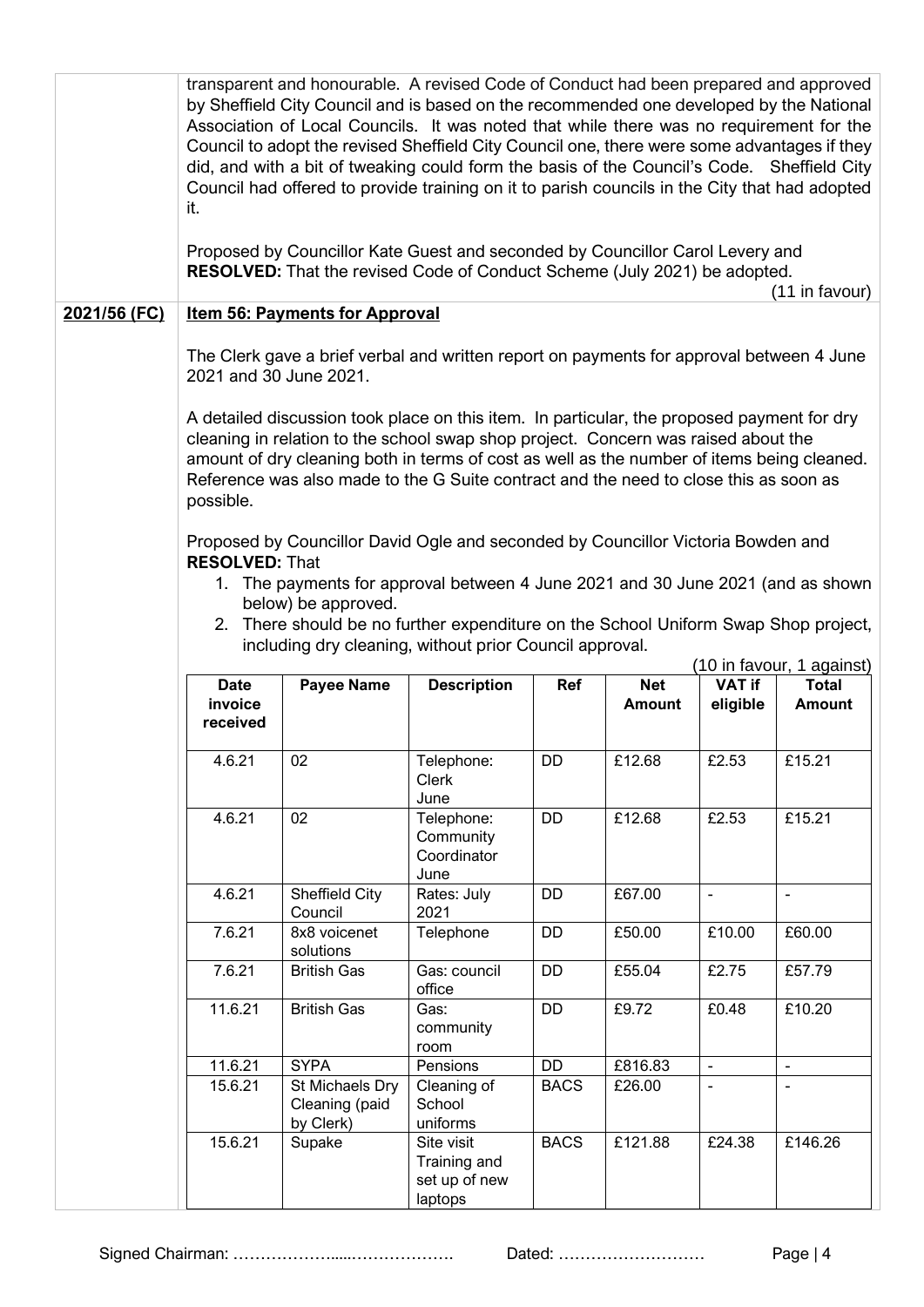| 15.6.21                            | Supake                                             | Purchase of 4<br>new laptops                                                    | <b>BACS</b> | £2,340.00                   | £468.00                      | £2,808.00                     |
|------------------------------------|----------------------------------------------------|---------------------------------------------------------------------------------|-------------|-----------------------------|------------------------------|-------------------------------|
| 15.6.21                            | Chapelgreen<br><b>Advice Centre</b><br><b>EMR</b>  | Towards<br>running costs<br>of Chapelgreen<br><b>Advice Centre</b>              | Cheque      | £9,000.00                   | $\blacksquare$               | $\blacksquare$                |
| 16.6.21                            | Newton<br><b>Memorial Hall</b>                     | Hire of hall for<br>Council<br>meetings held<br>on 19 May 21<br>& 9 June 21     | Cheque      | £132.00                     | $\frac{1}{2}$                | $\blacksquare$                |
| 17.6.21                            | Sheffield City<br>Council                          | <b>By-Election</b><br>costs for May<br>2021                                     | <b>BACS</b> | £10,691.37                  | $\blacksquare$               | $\overline{\phantom{a}}$      |
| 18.6.21                            | <b>YPO</b>                                         | Stationery                                                                      | <b>BACS</b> | £35.61                      | £7.12                        | £42.73                        |
| 21.6.21                            | <b>YLCA</b>                                        | Councillor<br>Finance<br>training                                               | <b>BACS</b> | £30.00                      |                              |                               |
| 21.6.21                            | Metta Media<br>Ltd                                 | Work<br>completed on<br><b>AGAR 19/20</b><br>and Audit and<br>AGAR 20/21        | <b>BACS</b> | £600.00                     | $\frac{1}{2}$                | $\blacksquare$                |
| 24.6.21                            | <b>British Gas</b>                                 | Gas:<br>Community<br>room                                                       | DD          | £13.40                      | £0.67                        | £14.07                        |
| 24.6.21                            | <b>Talk Talk</b>                                   | Broadband                                                                       | DD          | £31.50                      | £6.30                        | £37.80                        |
| 28.6.21                            | 02                                                 | Telephone:<br><b>Clerk</b><br>July                                              | <b>DD</b>   | £12.68                      | £2.53                        | £15.21                        |
| 28.6.21                            | 02                                                 | Telephone:<br>Community<br>Coordinator<br>July                                  | <b>DD</b>   | £12.68                      | £2.53                        | £15.21                        |
| 29.6.21                            | <b>FMS</b>                                         | Furniture move<br>- from EPC<br>office to<br>Chapeltown<br>toilets<br>storeroom | <b>BACS</b> | £120.00                     | ÷,                           | $\overline{\phantom{a}}$      |
| 29.6.21                            | <b>FMS</b>                                         | Chapeltown<br>toilets<br>maintenance                                            | <b>BACS</b> | £515.00                     | $\blacksquare$               | $\blacksquare$                |
| 29.6.21                            | <b>FMS</b>                                         | Defibrillator<br>maintenance                                                    | <b>BACS</b> | £247.20                     | $\qquad \qquad \blacksquare$ | $\overline{\phantom{a}}$      |
| 29.6.21                            | <b>FMS</b>                                         | War Memorial<br>and EPC<br>grounds<br>maintenance                               | <b>BACS</b> | £121.80                     | $\blacksquare$               | $\blacksquare$                |
| 30.6.21                            | St Michaels Dry<br>Cleaning (Paid<br>by the Clerk) | Uniform Swap<br>Shop                                                            | <b>BACS</b> | £100.00                     | $\blacksquare$               | $\overline{\phantom{a}}$      |
|                                    |                                                    | Contractual and Retrospective Payments Made By Delegated Power To The Clerk     |             |                             |                              |                               |
| <b>Date</b><br>invoice<br>received | <b>Payee Name</b>                                  | <b>Description</b>                                                              | Ref         | <b>Net</b><br><b>Amount</b> | <b>VAT if</b><br>eligible    | <b>Total</b><br><b>Amount</b> |
| 7.6.21                             | Firecrest                                          | Emergency<br>lighting works<br>April 21                                         | <b>BACS</b> | £215.00                     | £43.00                       | £258.00                       |

Signed Chairman: ……………….....………………. Dated: ……………………… Page | 5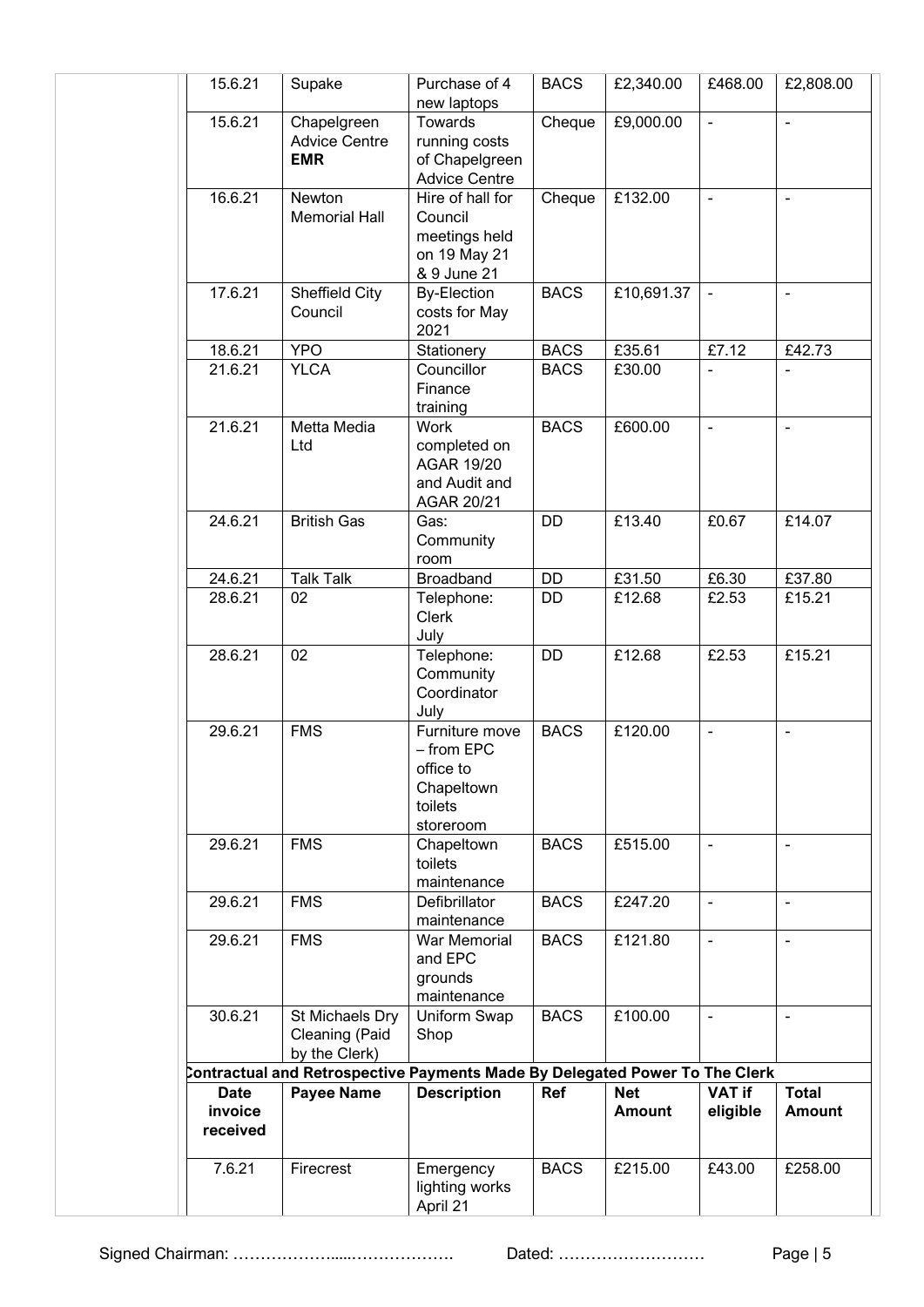|                     | 16.6.21                                                                                                                                                                                                                                                                                                                                                                                                               | Salaries                                                                                                                                                                                                                                                                                                                                                                                                                                                                                                           | Salaries: June<br>21    | <b>BACS</b> | £5,731.92 | $\overline{\phantom{a}}$ | $\overline{\phantom{a}}$ |
|---------------------|-----------------------------------------------------------------------------------------------------------------------------------------------------------------------------------------------------------------------------------------------------------------------------------------------------------------------------------------------------------------------------------------------------------------------|--------------------------------------------------------------------------------------------------------------------------------------------------------------------------------------------------------------------------------------------------------------------------------------------------------------------------------------------------------------------------------------------------------------------------------------------------------------------------------------------------------------------|-------------------------|-------------|-----------|--------------------------|--------------------------|
|                     | 16.6.21                                                                                                                                                                                                                                                                                                                                                                                                               | <b>HMRC</b>                                                                                                                                                                                                                                                                                                                                                                                                                                                                                                        | Tax & NI June<br>21     | 302739      | £476.68   | $\overline{\phantom{a}}$ | $\overline{\phantom{a}}$ |
|                     | 16.6.21                                                                                                                                                                                                                                                                                                                                                                                                               | <b>HMRC</b>                                                                                                                                                                                                                                                                                                                                                                                                                                                                                                        | Tax & NI                | 302740      | £812.16   | $\blacksquare$           | $\blacksquare$           |
|                     |                                                                                                                                                                                                                                                                                                                                                                                                                       | Chairman to<br>Council                                                                                                                                                                                                                                                                                                                                                                                                                                                                                             | Chairman's<br>allowance | 401034      | £1,000.00 | $\blacksquare$           |                          |
|                     |                                                                                                                                                                                                                                                                                                                                                                                                                       |                                                                                                                                                                                                                                                                                                                                                                                                                                                                                                                    | 2021/22                 |             |           |                          |                          |
| 2021/57 (FC)        |                                                                                                                                                                                                                                                                                                                                                                                                                       | <b>Item 57: Schedule of Payments</b><br>The Clerk explained that at its 9 June 2021 meeting of the Council, it was agreed that a                                                                                                                                                                                                                                                                                                                                                                                   |                         |             |           |                          |                          |
|                     |                                                                                                                                                                                                                                                                                                                                                                                                                       | schedule of payments made by Direct Debit, Standing Order and BACS should be drawn up<br>for approval by Council. The draft schedule was then considered.                                                                                                                                                                                                                                                                                                                                                          |                         |             |           |                          |                          |
|                     |                                                                                                                                                                                                                                                                                                                                                                                                                       | Proposed by Councillor John Housley and seconded by Councillor Denise Fearnley<br>RESOLVED: That subject to the inclusion of additional column providing more detail on the<br>specific payments, that the schedule of payments to be made by Direct Debit, Standing<br>Order and BACS be approved.                                                                                                                                                                                                                |                         |             |           |                          |                          |
|                     |                                                                                                                                                                                                                                                                                                                                                                                                                       |                                                                                                                                                                                                                                                                                                                                                                                                                                                                                                                    |                         |             |           |                          | (11 in favour)           |
| 2021/58 (FC)        | <b>Amateur Boxing Club</b>                                                                                                                                                                                                                                                                                                                                                                                            | Item 58: Approval to transfer earmarked reserves to Thorncliffe Sports Club for                                                                                                                                                                                                                                                                                                                                                                                                                                    |                         |             |           |                          |                          |
|                     | It was explained that the Council agreed as part of the 2020/21 budget to earmark £20,000<br>for the building of an Amateur Boxing Club from the former David Chadwick Fund. The<br>Council has received a request (which had been attached) from the Thorncliffe Community<br>Sports Club to draw down £5,000 to help pay for plans and fees for a building to be erected<br>to accommodate the amateur Boxing Club. |                                                                                                                                                                                                                                                                                                                                                                                                                                                                                                                    |                         |             |           |                          |                          |
|                     | Club be approved.                                                                                                                                                                                                                                                                                                                                                                                                     | Proposed by Councillor David Ogle and seconded by Councillor Susan Davidson and<br>RESOLVED: That the transfer of £5,000 earmarked reserves to Thorncliffe Sports Club to<br>help pay for plans and fees for a building to be erected to accommodate the amateur Boxing                                                                                                                                                                                                                                            |                         |             |           |                          | (10 in favour)           |
| <u>2021/59 (FC)</u> |                                                                                                                                                                                                                                                                                                                                                                                                                       | Item 59: The Queen's Platinum Jubilee Central Weekend 2 June to 5 June 2022                                                                                                                                                                                                                                                                                                                                                                                                                                        |                         |             |           |                          |                          |
|                     | part.                                                                                                                                                                                                                                                                                                                                                                                                                 | It was reported that in 2022 The Queen will become the first British Monarch to celebrate a<br>Platinum Jubilee. There will be year-long celebrations throughout the United Kingdom and<br>wider to celebrate this. Parish councils and others have been asked to consider what<br>opportunities they might provide for communities and people to help celebrate this. A wide-<br>ranging discussion then took place on this. The general view was the Parish should take                                          |                         |             |           |                          |                          |
|                     | <b>RESOLVED: That</b>                                                                                                                                                                                                                                                                                                                                                                                                 | Proposed by Councillor Thomas Sturgess and seconded by Councillor Denise Fearnley and                                                                                                                                                                                                                                                                                                                                                                                                                              |                         |             |           |                          |                          |
|                     |                                                                                                                                                                                                                                                                                                                                                                                                                       | 1. A Working Party should be established to consider and bring forward costed<br>suggestions to Full Council on how the Parish could celebrate The Queen's Platinum<br>Jubilee Central Weekend 2 June to 5 June 2022.<br>2. This Working Party should be chaired by Councillor Susan Davidson.<br>3. Councillor Victoria Bowden, Councillor John Housley, Councillor Thomas Sturgess,<br>and other appropriate Councillors should also be on the Working Group as well as at<br>least one member of Council Staff. |                         |             |           |                          |                          |
|                     |                                                                                                                                                                                                                                                                                                                                                                                                                       |                                                                                                                                                                                                                                                                                                                                                                                                                                                                                                                    |                         |             |           |                          | (11 in favour)           |